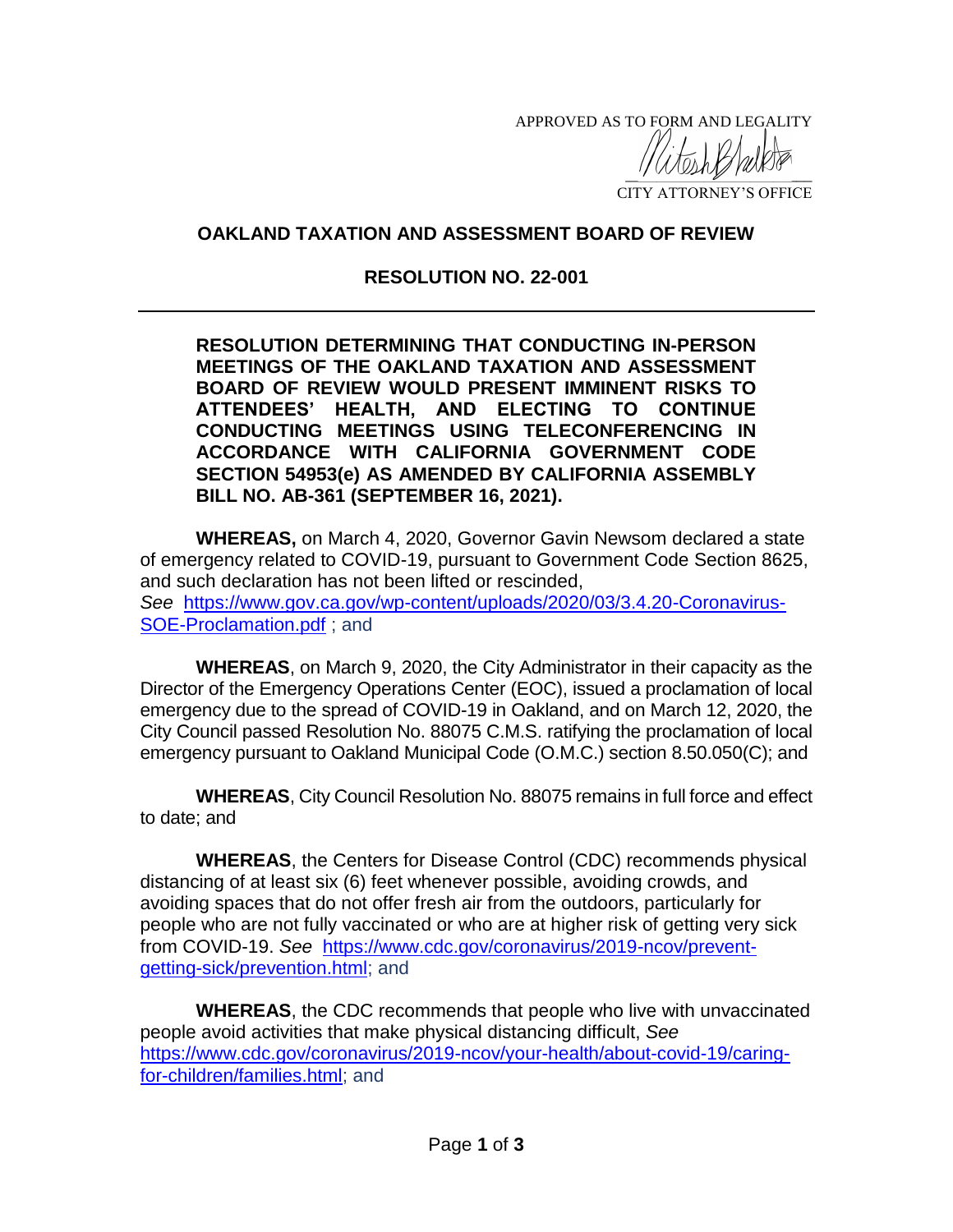**WHEREAS**, the CDC recommends that older adults limit in-person interactions as much as possible, particularly when indoors. *See* [https://www.cdc.gov/aging/covid19/covid19-older-adults.html;](https://www.cdc.gov/aging/covid19/covid19-older-adults.html) and

**WHEREAS**, the CDC, the California Department of Public Health, and the Alameda County Public Health Department all recommend that people experiencing COVID-19 symptoms stay home, *See* [https://www.cdc.gov/coronavirus/2019-ncov/if-you-are-sick/steps-when](https://www.cdc.gov/coronavirus/2019-ncov/if-you-are-sick/steps-when-sick.html)[sick.html;](https://www.cdc.gov/coronavirus/2019-ncov/if-you-are-sick/steps-when-sick.html) and

**WHEREAS**, persons without symptoms may be able to spread the COVID-19 virus, *See* [https://www.cdc.gov/coronavirus/2019-ncov/prevent-getting](https://www.cdc.gov/coronavirus/2019-ncov/prevent-getting-sick/prevention.html)[sick/prevention.html;](https://www.cdc.gov/coronavirus/2019-ncov/prevent-getting-sick/prevention.html) and

**WHEREAS**, fully vaccinated persons who become infected with the COVID-19 Delta variant can spread the virus to others, *See* [https://www.cdc.gov/coronavirus/2019-ncov/vaccines/fully-vaccinated.html;](https://www.cdc.gov/coronavirus/2019-ncov/vaccines/fully-vaccinated.html) and

**WHEREAS**, the City's public-meeting facilities are indoor facilities that are not designed to ensure circulation of fresh / outdoor air, particularly during periods of cold and/or rainy weather; and

**WHEREAS**, the City's public-meeting facilities are not designed to ensure that attendees can remain six (6) feet apart; and

**WHEREAS,** holding in-person meetings would encourage community members from different households to come to City facilities to participate in local government, and some of them would be at high risk of getting very sick from COVID-19 and/or would live with someone who is at high risk; and

**WHEREAS,** in-person meetings will bring community members who are experiencing COVID-19 symptoms to leave their homes in order to come to City facilities and participate in local government; and

**WHEREAS,** some attendees would use ride-share services or public transit to travel to in-person meetings, thereby putting them in close and prolonged contact with additional people outside of their households; now therefore be it:

**RESOLVED:** that the Oakland Taxation and Assessment Board of Review finds and determines that the foregoing recitals are true and correct and hereby adopts and incorporates them into this Resolution; and be it

**FURTHER RESOLVED:** that, based on these determinations and consistent with federal, state and local health guidance, the Oakland Taxation and Assessment Board of Review determines that conducting in-person meetings would pose imminent risks to the health of attendees; and be it